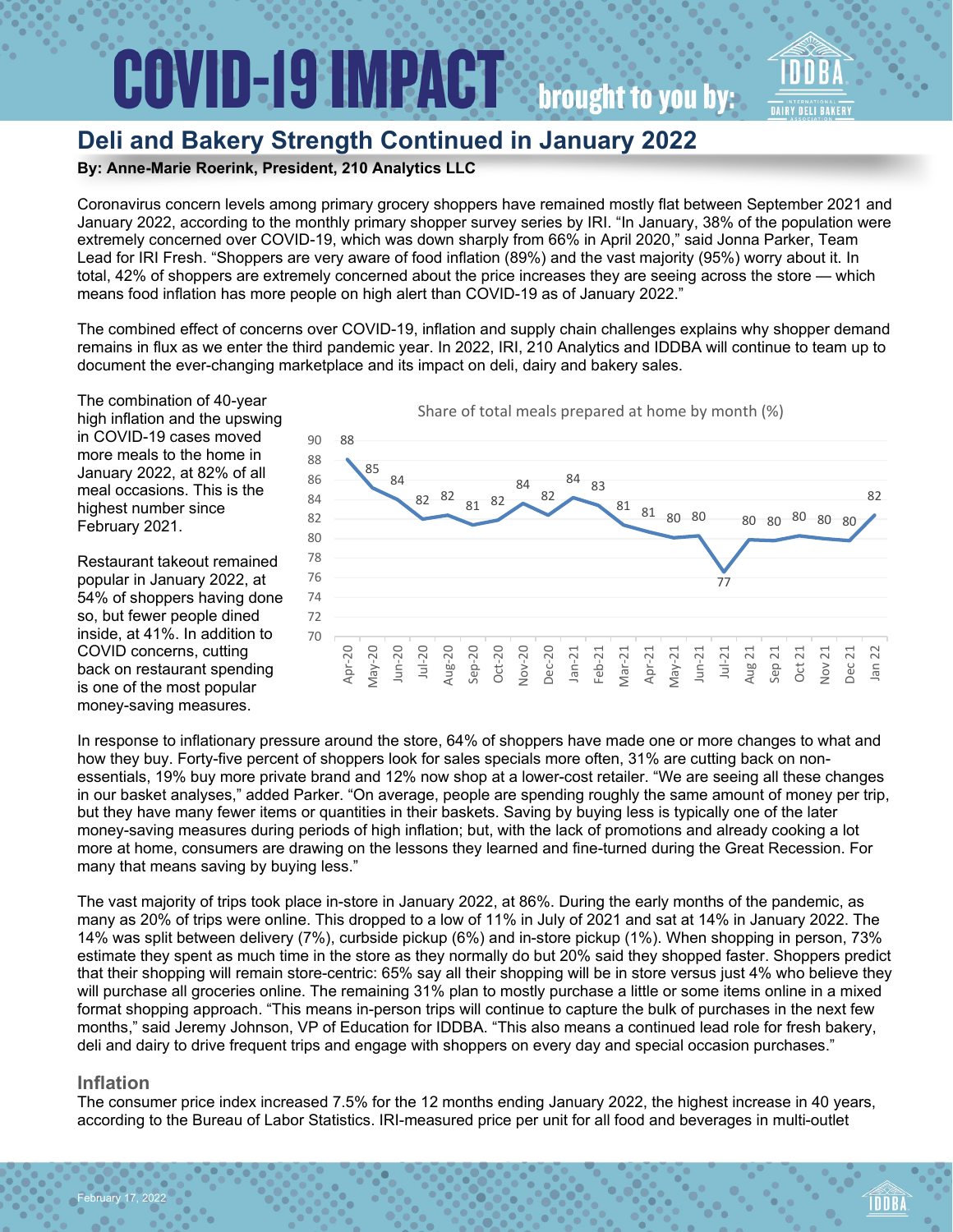### **ID-19 IMPACTS** brought to you by:

stores, including supermarkets, club, mass, supercenter, drug, military, and other retail food stores, also shows that prices continued to rise over and above their elevated 2020 and 2021 levels. In January 2022, the average price per unit was up 9.1% versus January 2021 and +15.3% versus two years ago across all food and beverages. For the latest 52 weeks ending January 30, 2022, prices increased 5.7% — pulled down by much milder inflation in the second quarter of 2021.

| Average price/unit vs. YA       | Q121  | Q <sub>2</sub> 21 | Q3 21    | Q4 21    | 2021     | <b>Jan 2022</b> |
|---------------------------------|-------|-------------------|----------|----------|----------|-----------------|
| <b>Total food and beverages</b> | +5.5% | $+2.7%$           | $+5.0\%$ | $+8.0\%$ | $+5.3\%$ | +9.1%           |

Source: IRI, Integrated Fresh Total US, MULO

Bakery, including both in-aisle and perimeter baked goods, inflation on a per unit basis was slightly below average, but both deli and dairy sat above the 9.1% seen for all food and beverages. January 2022 dairy prices were 12.7% above year ago.

| <b>Average price/unit vs. YA</b> | Q1 21   | Q <sub>2</sub> 21 | Q3 21   | Q4 21   | 2021    | Jan 22 | Vs. YA    |
|----------------------------------|---------|-------------------|---------|---------|---------|--------|-----------|
| <b>Total bakery</b>              | +9.0%   | +3.6%             | $+4.1%$ | +7.8%   | $+6.2%$ | \$3.11 | +8.8%     |
| Total deli                       | $+2.1%$ | $+3.8\%$          | $+4.3%$ | +7.2%   | +4.4%   | \$5.42 | $+9.9\%$  |
| <b>Total dairy</b>               | +3.7%   | $-0.9%$           | $+3.6%$ | $+4.4%$ | $+2.7%$ | \$3.05 | $+12.7\%$ |

Source: IRI, Integrated Fresh Total US, MULO

#### **Perishables Performance**

A look across fresh foods departments for the five January 2022 weeks show perimeter dollar sales strength. Only seafood did not gain year-over-year with the highest increase going to deli. However, only deli and bakery, the two departments that struggled during the first year of the pandemic, had positive unit growth in January. Seafood is significantly smaller than the other fresh departments and experienced double-digit unit declines.

| January 2022                          |         |          | <b>Units</b> |
|---------------------------------------|---------|----------|--------------|
|                                       | sales   | vs. 2021 | vs. 2021     |
| <b>Total perishables</b>              | \$30.7B | $+6.2%$  | $-2.9%$      |
| Meat                                  | \$8.2B  | $+7.3%$  | $-5.3%$      |
| Refrigerated (including dairy)        | \$7.4B  | $+4.1%$  | $-2.8%$      |
| Produce                               | \$6.9B  | $+4.4%$  | $-4.3%$      |
| Deli (meat, cheese and deli prepared) | \$4.0B  | $+10.6%$ | $+1.5%$      |
| <b>Bakery</b>                         | \$3.5B  | $+10.2%$ | $+1.3%$      |
| Seafood                               | \$666M  | $-7.3%$  | $-16.4%$     |

Source: IRI Integrated Fresh, Total U.S., MULO, fixed and random weight items combined into department views

#### **December Dairy Sales**

February 17, 2022

"The five January weeks generated upwards of \$6 billion in dairy sales, an increase of 3.6%," said Jessica Ives, Professional Development Coordinator with IDDBA. "Also encouraging is the consistency of the weekly sales levels, all around \$1.2 billion, which means demand is holding strong — certainly when compared to pre-pandemic levels."

| <b>Dairy</b>   | <b>Dollar</b><br>sales | Dollars vs.<br>2021 | Units vs.<br>2021 |
|----------------|------------------------|---------------------|-------------------|
| <b>January</b> | \$6.192B               | $+3.6%$             | $-3.1%$           |
| w.e. 1/2/2022  | \$1.201B               | $+0.2%$             | $-5.3%$           |
| w.e. 1/9/2022  | \$1.238B               | $+2.9%$             | $-2.9%$           |
| w.e. 1/16/2022 | \$1.295B               | $+7.1%$             | $+0.4%$           |
| w.e. 1/23/2022 | \$1.217B               | $+3.5%$             | $-4.4%$           |
| w.e. 1/30/2022 | \$1.242B               | $+4.4%$             | $-3.4%$           |

When looking beyond January for the longer-term trends, cream/creamers stand out as an area with consistent strength. Others are milk and desserts. While the latter is a smaller seller with high gains, milk is the largest dairy subcategory, with January sales of \$1.6 billion. This was up 4.5% versus January 2021, even if volume was down. "The two columns on the far right of the table below show the change versus year ago in dollars and pounds and the difference between the two percentages is a good proxy for the combination of inflation and fewer sales promotions," said Ives. "For most, dollar sales were up year-on-year while volume was down. This is something we are seen across deli, dairy and bakery as some of the at-home dollars have moved back to restaurants and consumers are trying to buy less to save money."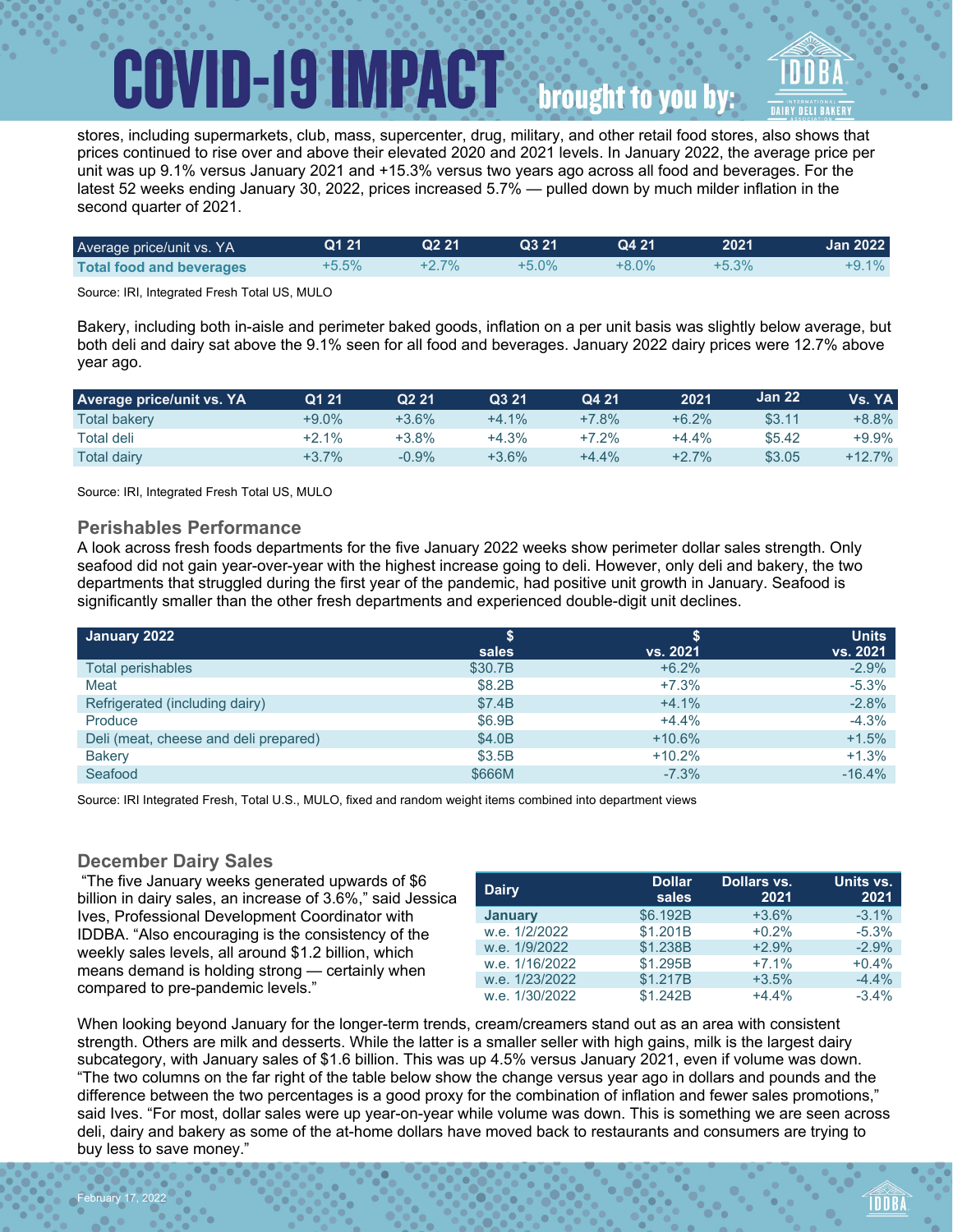# **COVID-19 IMPACT** brought to you by:

|                             | Current dollar sales vs the same time period year ago |          |          |                    |          |          |                |          |                  |  |  |
|-----------------------------|-------------------------------------------------------|----------|----------|--------------------|----------|----------|----------------|----------|------------------|--|--|
|                             | 2019                                                  | 2020     | Q1 '21   | Q <sub>2</sub> '21 | Q3 '21   | Q4 '21   | <b>Jan '22</b> | \$ vs YA | <b>Ibs vs YA</b> |  |  |
| <b>Dairy</b>                | $+0.2%$                                               | $+13.4%$ | $-0.1%$  | $-9.1%$            | $0.0\%$  | $+1.2%$  | \$6.2B         | $+3.6%$  |                  |  |  |
| <b>Milk</b>                 | $+0.7%$                                               | $+10.2%$ | $-1.3%$  | $-5.6%$            | $0.0\%$  | $+0.9%$  | \$1.6B         | $+4.5%$  | $-4.2%$          |  |  |
| Natural cheese              | $+2.2%$                                               | $+19.6%$ | $+1.7%$  | $-12.0%$           | $-2.1%$  | $-1.6%$  | \$1.2M         | $-1.3%$  | $-2.4%$          |  |  |
| Yogurt                      | $-0.5%$                                               | $+3.7%$  | $-1.7%$  | $+4.5%$            | $+5.4%$  | $+6.5%$  | \$777M         | $+3.8%$  | $-2.5%$          |  |  |
| Eggs                        | $-10.3%$                                              | $+17.5%$ | $-1.8%$  | $-18.4%$           | $+1.7%$  | $+4.9%$  | \$740M         | $+15.1%$ |                  |  |  |
| Cream/creamers              | $+7.7%$                                               | $+14.9%$ | $+7.0\%$ | $-2.6%$            | $+3.6%$  | $+3.0%$  | \$512M         | $+5.7%$  | $+0.4%$          |  |  |
| Butter/margarine            | $+1.4%$                                               | $+16.9%$ | $-7.3%$  | $-24.7%$           | $-7.1%$  | $-2.6%$  | \$450M         | $-0.6%$  | $-7.9\%$         |  |  |
| Processed cheese            | $-3.3\%$                                              | $+16.0%$ | $-6.3%$  | $-13.6%$           | $-2.9%$  | $-3.0\%$ | \$228M         | $+0.3%$  | $-1.7%$          |  |  |
| Cream cheese                | $+3.8%$                                               | $+18.4%$ | $+9.3%$  | $-8.0\%$           | $-1.2%$  | $-0.1\%$ | \$198M         | $-2.7%$  | $-6.4%$          |  |  |
| Sour cream                  | $+0.2%$                                               | $+13.9%$ | $+0.7\%$ | $-16.5%$           | $-4.1%$  | $+1.7%$  | \$138M         | $+3.6%$  | $-1.1%$          |  |  |
| <b>Whipped toppings</b>     | $+9.4%$                                               | $+21.5%$ | $+17.2%$ | $-9.3%$            | $-1.5%$  | $+1.4%$  | \$136M         | $+2.0%$  | $-0.9\%$         |  |  |
| Cottage cheese              | $-3.1%$                                               | $+5.1%$  | $-4.1%$  | $-9.4%$            | $-5.3%$  | $-2.6%$  | \$107M         | $+2.9%$  | $-4.0%$          |  |  |
| <b>Desserts</b>             | $+5.2%$                                               | $+10.3%$ | $+6.9%$  | $+17.6%$           | $+13.4%$ | $+14.2%$ | \$102M         | $+12.8%$ | $+3.1%$          |  |  |
| Cheese snack kits           | $+5.3%$                                               | $-12.7%$ | $-11.5%$ | $+12.3%$           | $-4.2%$  | $-2.5%$  | \$19M          | $-13.8%$ | $-21.0%$         |  |  |
| Dairy alternative<br>cheese | $+5.4%$                                               | $+30.1%$ | $-4.5%$  | $-17.0%$           | $-3.3%$  | $-10.7%$ | \$11M          | $-8.4%$  | $-13.2%$         |  |  |

Source: IRI, Total US, Integrated Fresh, MULO, % growth versus year ago

#### **Deli 2021**

"The deli department had an all-around win in January 2022, though granted inflation played a big role in that," said Johnson. "Importantly, people remained engaged with deli cheese, meat, entertaining and prepared in January as the share of at-home meals was at its highest point in nearly a year. The success

| January 2022           | <b>Dollar</b><br>sales | <b>Dollar gains</b><br>vs. 2021 | Dollar gains<br>vs. 2020 | Price per<br>unit vs. YA |
|------------------------|------------------------|---------------------------------|--------------------------|--------------------------|
| <b>Department deli</b> | \$4.0B                 | $+10.6%$                        | $+15.5%$                 | $+9.0%$                  |
| Deli cheese            | \$748M                 | $+2.4%$                         | $+20.3%$                 | $+4.0%$                  |
| Deli entertaining      | \$451M                 | $+9.5%$                         | $+10.0\%$                | $+6.8%$                  |
| Deli meat              | \$764M                 | $+8.1%$                         | $+22.4%$                 | $+12.1%$                 |
| Deli prepared          | \$2.0B                 | $+15.3%$                        | $+12.8%$                 | $+10.2%$                 |

Source: IRI, Total US, Integrated Fresh, MULO, % growth versus

of deli-prepared underscores that people are looking for

a little help in planning, preparation and cleanup and deli prepared can play that role very effectively as the total meal solution or a meal ingredient in a hybrid meal approach."

#### **Deli Meat**

February 17, 2022

Deli meat sales (combined fixed and random weight) totaled \$746 million for the five January 2022 weeks, which

meant an 8.1% increase over year ago levels. However, across all deli meat offerings, the January price per unit increased 12.1% versus last year so the gains were inflation-driven.

That said, deli meat volume easily tracked ahead of January 2020, which was prior to the start of the pandemic — signaling that deli meat demand continued to be strong.

| Deli meat      | <b>Dollar</b><br>sales | <b>Dollar gains</b><br>vs. 2021 | <b>Dollar gains</b><br>vs. 2020 |
|----------------|------------------------|---------------------------------|---------------------------------|
| January 2022   | \$746M                 | $+8.1%$                         | $+22.4%$                        |
| w.e. 1/2/2022  | \$145.3M               | $+6.3%$                         | $+18.3%$                        |
| w.e. 1/9/2022  | \$154.5M               | $+8.4%$                         | $+20.1%$                        |
| w.e. 1/16/2022 | \$158.6M               | $+10.3%$                        | $+26.0%$                        |
| w.e. 1/23/2022 | \$149.4M               | $+5.9%$                         | $+23.3%$                        |
| w.e. 1/30/2022 | \$156.6M               | $+9.5%$                         | $+24.1%$                        |

| Total Deli Meat (FW/RW) |          |          |          | Current sales vs. 2020 and 2021 |                 |          |         |          |          |
|-------------------------|----------|----------|----------|---------------------------------|-----------------|----------|---------|----------|----------|
|                         | 2019     | 2020     | IO1 '21' | Q2 '21                          | <b>Q3 '21</b> ' | Q4 '21   | Jan '22 | vs 2021  | vs. 2020 |
| Dollars                 | $+2.1\%$ | $+10.6%$ | +6.5%    | $+6.6%$                         | $+2.2\%$        | $+6.0\%$ | \$746M  | $+8.1%$  | $+22.4%$ |
| Volume                  | $+0.0\%$ | $+5.6%$  | $+26%$   | $+3.0\%$                        | $-1.6\%$        | $-3.2\%$ | 78M     | $-3.7\%$ | $+4.5\%$ |

Grab & go and pre-sliced were highly successful strategies long before the onset of the pandemic. In 2019, both had robust year-on-year dollar gains, whereas service deli meat has been an area of decline. At the same time, service deli does generate the bulk of sales each month. Importantly, labor pressures have complicated service operations in some areas of the country, which may also have played into the drop in pound sales versus year ago.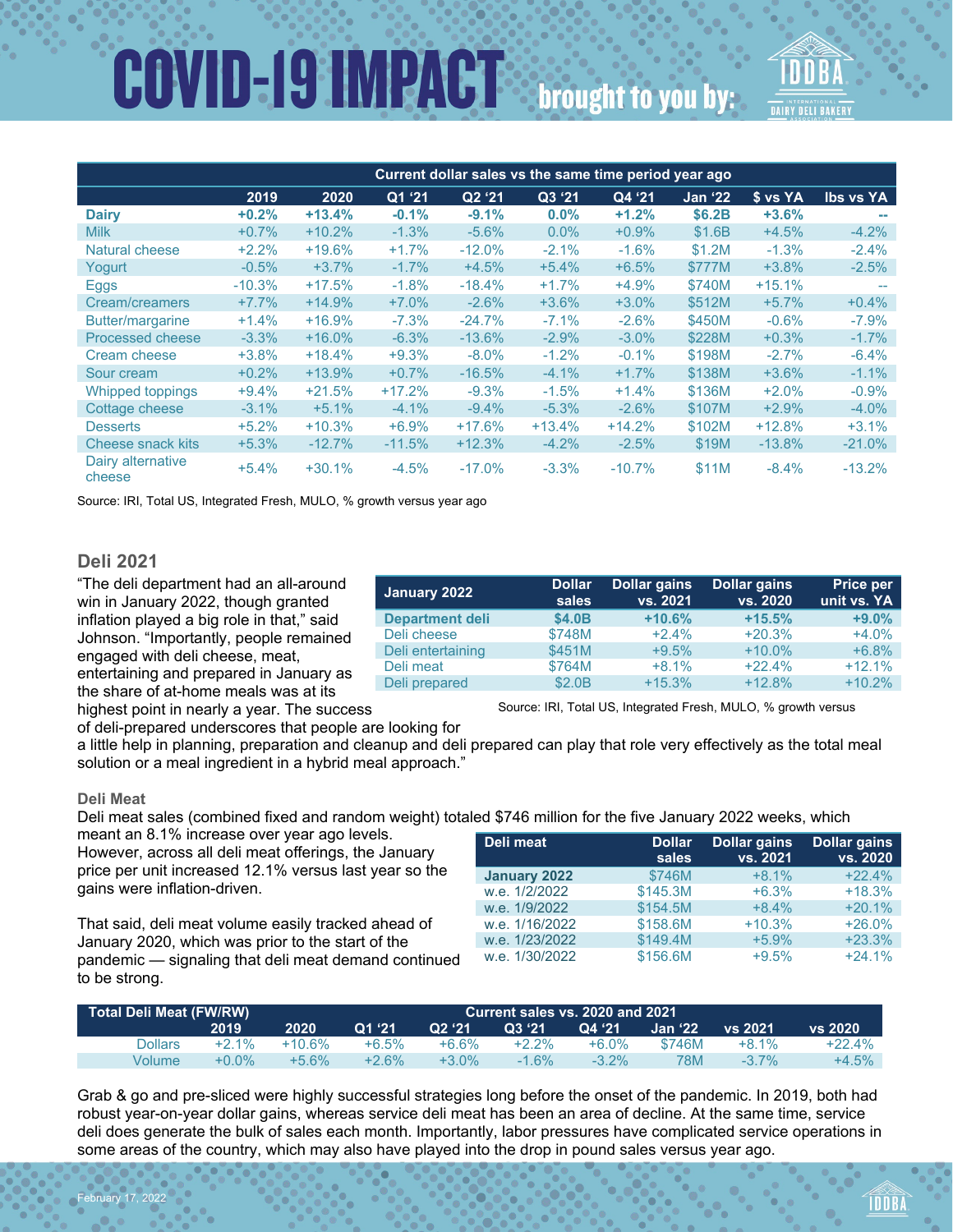| Total Deli Meat<br>$(FW/RW)$ \$ |          | Current sales vs. 2020 and 2021 |          |          |          |           |                  |            |           |
|---------------------------------|----------|---------------------------------|----------|----------|----------|-----------|------------------|------------|-----------|
|                                 | 2019     | 2020                            | Q1 '21   | Q2 '21   | Q3 '21   | Q4 '21    | <b>Jan '22</b> . | ∣\$ vs YA' | lbs vs YA |
| Grab & go                       | $+23.9%$ | $+55.5%$                        | $+38.7%$ | $+7.7\%$ | $+11.6%$ | $+15.9%$  | \$221M           | $+21.2%$   | $+8.0%$   |
| Pre-sliced                      | $+5.5%$  | $+20.3%$                        | $+13.7%$ | $+4.5%$  | $+5.0\%$ | $+12.7\%$ | \$76M            | $+7.1%$    | $+2.3%$   |
| <b>Service</b>                  | $-2.4\%$ | $-1.3%$                         | $-3.5\%$ | $+6.5%$  | $-1.9%$  | $+1.0%$   | \$467M           | $+3.0%$    | $-9.0\%$  |

Source: IRI, Total US, MULO, Integrated Fresh % growth versus year ago, Deli Cheese includes known deli products based on IRI's Integrated Fresh research process powered in cooperation with IDDBA

Packaged lunchmeat, typically found in the meat department, generated another \$570 million in January 2022, which constituted an improvement in performance versus 2021 and 2019. Packaged lunchmeat could not quite hold the line on volume sales in the fourth quarter of 2021 and the same was true for January 2022.

| Meat dept packaged<br>lunchmeat \$ (excludes Deli) |          | Current sales vs. 2020 and 2021 |          |          |          |          |         |          |          |
|----------------------------------------------------|----------|---------------------------------|----------|----------|----------|----------|---------|----------|----------|
|                                                    | 2019     | 2020                            | Q1, 21   | O2 '21   | O3'21    | Q4 '21   | Jan '22 | vs 2021  | vs. 2020 |
| Dollars                                            | $-0.6%$  | +9.9%                           | $-5.0\%$ | $-4.2\%$ | +3.9%    | $+6.3%$  | \$570M  | $+11.2%$ | +20.5%   |
| Volume                                             | $-2.0\%$ | $+4.5%$                         | -9.4%    | $-4.9\%$ | $+2.9\%$ | $-1.0\%$ | 105M    | $-1.9%$  | $+0.1\%$ |

Source: IRI, Total US Integrated Fresh, MULO

#### **Deli Cheese**

December deli cheese sales totaled \$748 million, a 2.4% increase over 2021 levels. All weeks gained in dollars but declined in volume. However, the pound declines were fairly minimal, averaging -1.7% for the month.

The longer look shows the success of deli cheese throughout the pandemic. Dollars only briefly fell behind year-ago levels in the second quarter of 2021 and

| Deli cheese    | <b>Dollar</b><br>sales | <b>Dollar gains</b><br>vs. 2021 | <b>Dollar gains</b><br>vs. 2020 |
|----------------|------------------------|---------------------------------|---------------------------------|
| January 2022   | \$748M                 | $+2.4%$                         | $-1.7%$                         |
| w.e. 1/2/2022  | \$162M                 | $+1.4%$                         | $-2.3%$                         |
| w.e. 1/9/2022  | \$145M                 | $+2.7%$                         | $-2.3%$                         |
| w.e. 1/16/2022 | \$150M                 | $+3.5%$                         | $-0.3%$                         |
| w.e. 1/23/2022 | \$143M                 | $+0.8%$                         | $-2.8%$                         |
| w.e. 1/30/2022 | \$148M                 | $+3.5%$                         | $-0.9%$                         |

even volume has been trending close to prior year levels once lapping the pandemic spikes.

|         |          | Total Deli Cheese (FW/RW) \$ |           |          |          | Current sales vs. 2020 and 2021 |                 |           |                  |  |
|---------|----------|------------------------------|-----------|----------|----------|---------------------------------|-----------------|-----------|------------------|--|
|         | 2019     | 2020                         | Q1'21     | Q2 '21   | Q3 '21   | Q4 '21                          | <b>Jan '22.</b> | .S vs YA' | <b>Ibs vs YA</b> |  |
| Dollars | +1.6%    | +16.8%                       | $+10.0\%$ | $-2.1\%$ | $+0.3%$  | +2.5%                           | \$748M          | $+2.4%$   | +20.3%           |  |
| Volume  | $+0.2\%$ | $+13.0\%$                    | $+5.6\%$  | $-6.0\%$ | $-2.1\%$ | $-0.5\%$                        | 94M             | $-1.7\%$  | $+11.1\%$        |  |

"The different formats within deli cheese echo the findings seen in deli meat: grab-and-go is the up-and-coming growth driver along with pre-sliced. These convenience-focused options do put a bit of a dent in service cheese sales, but for a net gain when regarding total deli cheese sales," said Johnson. "Specialty cheese continued to thrive in January 2022 and this is where retailers have a lot of opportunity to introduce people to new flavors, limited time offers and creating solutions for easy entertaining."

| Total Deli Cheese (FW/RW) |         |          | Current sales vs 2020 and 2021 |          |          |          |                |                |             |
|---------------------------|---------|----------|--------------------------------|----------|----------|----------|----------------|----------------|-------------|
|                           |         |          |                                |          |          |          |                | <b>Jan '22</b> |             |
|                           | 2019    | 2020     | Q1'21                          | Q2 '21   | Q3 '21   | Q4 '21   | <b>Jan '22</b> | <b>vs YA</b>   | \$/lb vs YA |
| Grab & go                 | $+7.9%$ | $+29.9%$ | $+15.1%$                       | $-6.0\%$ | $+2.5%$  | $+4.3%$  | \$112M         | $+6.4%$        | $+4.2%$     |
| Pre-sliced                | $-6.3%$ | $+16.1%$ | $+2.6%$                        | $-5.2%$  | $+1.8%$  | $+7.0\%$ | \$42M          | $+5.9%$        | $+23.2%$    |
| <b>Service</b>            | $-1.5%$ | $+0.6%$  | $-6.2%$                        | $+1.2%$  | $-3.1\%$ | $-6.3%$  | \$114M         | $-4.7\%$       | $-7.2%$     |
| <b>Specialty</b>          | $+2.0%$ | $+18.7%$ | $+14.0\%$                      | $-2.3%$  | $+0.1%$  | $+3.7%$  | \$471M         | $+2.7%$        | $-2.1\%$    |

Source: IRI, Total US, MULO, Integrated Fresh

February 17, 2022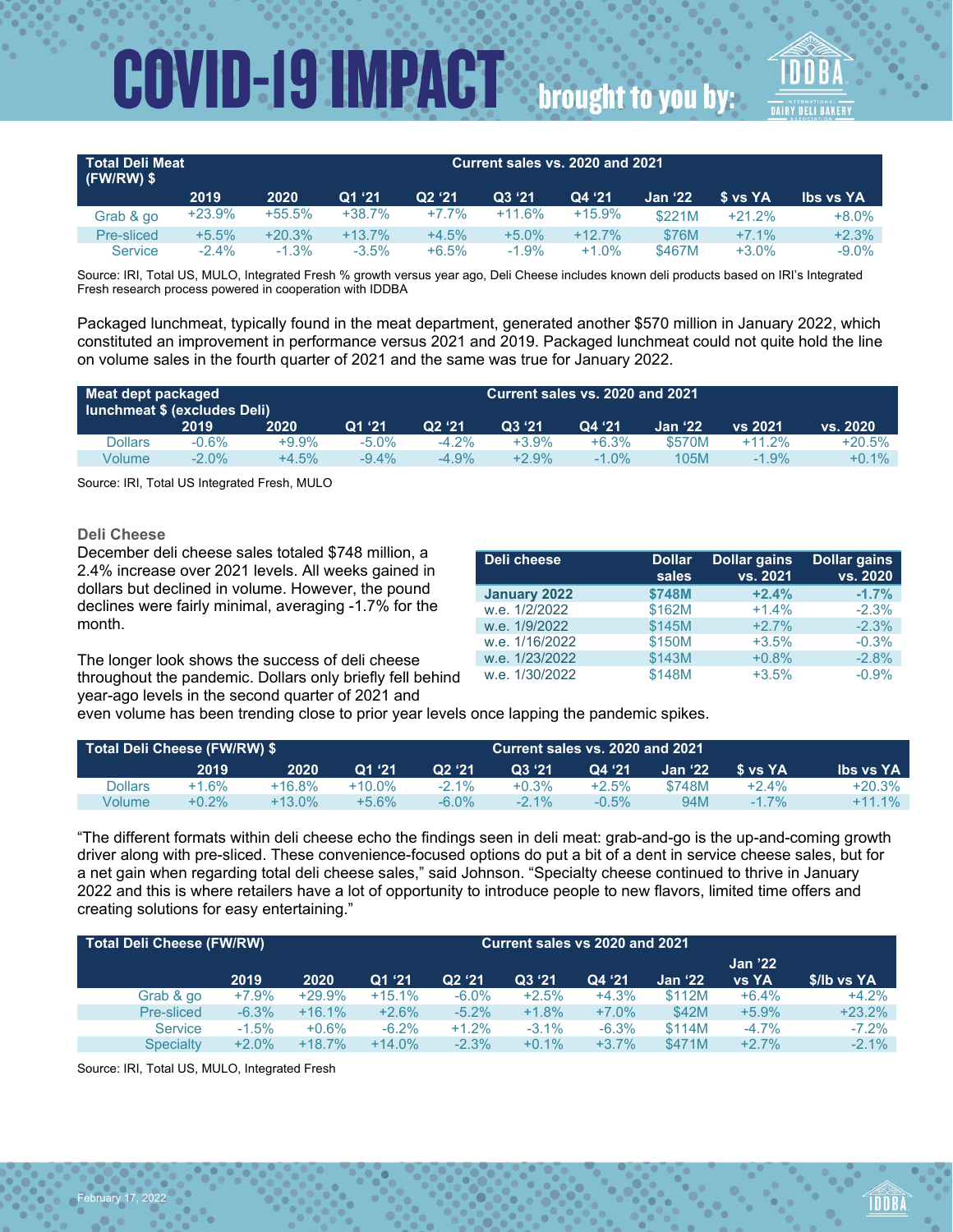## **COVID-19 IMPACT**



brought to you by:

#### **Deli-Prepared and Deli Entertaining**

Not only did deli prepared and entertaining make full comebacks in 2021, sales growth accelerated as the months went by. January 2022 sales continued the strong fourth quarter performance. "The January 2022 deli entertaining and deli prepared numbers show that deli now plays a big role in both every day and holiday meal occasions," said Parker. "We see huge growth in everything that is convenience-focused, not just in

| preparation, but in all steps from planning and shopping to preparation and cleanup. I would love to see deli prepared |
|------------------------------------------------------------------------------------------------------------------------|
| and entertaining work more closely with the meat and produce departments to provide solutions for the common           |
| hybrid meal approach — meaning shoppers do some cooking on their own in combination with easy heat-and-eat             |
| solutions. Value-added is trending extremely well in both meat and produce and providing cross-functional solutions is |
| something consumers would value greatly."                                                                              |

Deli entertaining had a very strong month also, with the week ending January second being the biggest. This is the

week that included New Year's purchases. "We suspect entertaining will continue to be home-centric, at the very least in the first quarter, and these types of solutions allow consumers to enjoy time with their guests while still offering restaurant-quality food."

Areas that are still down versus the pre-pandemic normal include appetizers, combination meals, spreads

February 17, 2022

| Deli entertaining | <b>Dollar</b><br>sales | <b>Dollar gains</b><br>vs. 2021 | <b>Dollar gains</b><br>vs. 2020 |
|-------------------|------------------------|---------------------------------|---------------------------------|
| January 2022      | \$451M                 | $+9.5%$                         | $+10.0%$                        |
| w.e. 1/2/2022     | \$109M                 | $+8.7%$                         | $+24.0%$                        |
| w.e. 1/9/2022     | \$84M                  | $+9.5%$                         | $+10.7%$                        |
| w.e. 1/16/2022    | \$88M                  | $+10.4%$                        | $+15.6%$                        |
| w.e. 1/23/2022    | \$83M                  | $+7.3%$                         | $+15.6%$                        |
| w.e. 1/30/2022    | \$86M                  | $+12.0%$                        | $-11.9%$                        |
| .                 |                        |                                 |                                 |

(which includes hummus) and pizza. Holiday meals, which includes catering orders,

were a huge winner in 2020, but did not do as well in 2021 nor January 2022. This could be perhaps related to party sizes returning to normal, shifting the focus from full meal solutions to hybrid made-from-scratch and semi- or fullycooked items as well as solutions being rung up in respective categories versus under Deli catering and special order codes. The two columns on the right show the January 2022 increase in dollars and units versus year ago. The difference between the two is a proxy for the level of inflation for each of the areas. In most cases, dollar increases far exceed unit increases, which points to inflation.

| <b>Deli Prepared</b>  | Current sales vs 2020 and 2021 |           |          |          |          |          |                |          |             |
|-----------------------|--------------------------------|-----------|----------|----------|----------|----------|----------------|----------|-------------|
|                       | 2019                           | 2020      | Q1 '21   | Q2 '21   | Q3 '21   | Q4 '21   | <b>Jan '22</b> | \$ vs YA | Units vs YA |
| Deli entertaining     | $+5.0%$                        | $+5.1%$   | $+1.7%$  | $+9.2%$  | $+7.4%$  | $+12.8%$ | \$451M         | $+9.5%$  | $+2.6%$     |
| Dips and sauces       | $+6.6%$                        | $+10.1%$  | $+4.3%$  | $+1.1%$  | $+1.6%$  | $+5.8%$  | \$235M         | $+5.2%$  | $-0.1%$     |
| <b>Spreads</b>        | $-0.3%$                        | $+2.7%$   | $-7.7\%$ | $-1.7%$  | $-1.3%$  | $+5.6\%$ | \$90M          | $+0.9%$  | $-5.1\%$    |
| Trays                 | $+5.3%$                        | $-19.2%$  | $+1.1%$  | $+95.5%$ | $+46.8%$ | $+64.5%$ | \$78M          | $+40.1%$ | $+50.6%$    |
| <b>Holiday meals</b>  | $+3.1%$                        | $+22.1%$  | $+132%$  | $+124%$  | $+263%$  | $-43.8%$ | \$0.3M         | $-11.0%$ | $+41.5%$    |
|                       | $+$ %                          | $+$ %     |          |          |          |          |                |          |             |
| <b>Deli prepared</b>  | $+4.6%$                        | $-7.1%$   | $+0.9%$  | $+32.3%$ | $+20.8%$ | $+20.4%$ | \$2.0B         | $+15.3%$ | $+4.6%$     |
| <b>Entrees</b>        | $+7.5%$                        | $-3.5%$   | $+13.1%$ | $+51.9%$ | $+36.8%$ | $+33.5%$ | \$515M         | $+25.5%$ | $+15.8%$    |
| <b>Prepared meats</b> | $+2.8%$                        | $-7.5%$   | $-4.8%$  | $+17.4%$ | $+10.1%$ | $+13.8%$ | \$404M         | $+10.1%$ | $+1.4%$     |
| <b>Salads</b>         | $+2.5%$                        | $-7.2\%$  | $+1.1%$  | $+29.8%$ | $+17.7%$ | $+22.7%$ | \$314M         | $+13.1%$ | $+0.8%$     |
| <b>Sandwiches</b>     | $+4.2%$                        | $-9.4%$   | $+5.2%$  | $+51.8%$ | $+24.4%$ | $+22.9%$ | \$259M         | $+16.4%$ | $+5.9%$     |
| <b>Appetizers</b>     | $+5.5%$                        | $-14.5%$  | $-10.3%$ | $+19.5%$ | $+10.5%$ | $+12.5%$ | \$173M         | $+6.0%$  | $-8.2%$     |
| Side dishes           | $-0.8%$                        | $+10.3%$  | $+6.1%$  | $+9.1%$  | $+7.9%$  | $+5.0\%$ | \$127M         | $+5.0%$  | $-2.6%$     |
| Soups & chili         | $+10.7%$                       | $-12.8%$  | $-5.9\%$ | $+36.7%$ | $+41.4%$ | $+31.4%$ | \$120M         | $+42.5%$ | $+33.3%$    |
| Pizza                 | $+5.5%$                        | $-9.4\%$  | $-10.1%$ | $+20.7%$ | $+12.4%$ | $+5.9%$  | \$68M          | $+3.9%$  | $+5.0%$     |
| <b>Breakfast</b>      | $+32.1%$                       | $+11.1%$  | $+11.4%$ | $+24.0%$ | $+18.8%$ | $+6.2%$  | \$36M          | $-0.9%$  | $-11.6%$    |
| Combo meals           | $+2.3%$                        | $-42.0\%$ | $-35.0%$ | $+99.4%$ | $+80.7%$ | $+11.5%$ | \$15M          | $+9.8%$  | $+30.7%$    |
| <b>Desserts</b>       | $+$ %                          | $+$ %     | $-3%$    | 78%      | 39%      | $+17.6%$ | \$8M           | $+9.0%$  | $+9.7%$     |

Source: IRI, Total US, MULO, Integrated Fresh, % increase versus same period year ago, deli prepared foods including both fixed and random weight, includes known deli products based on IRI's Integrated Fresh research process powered in cooperation with IDDBA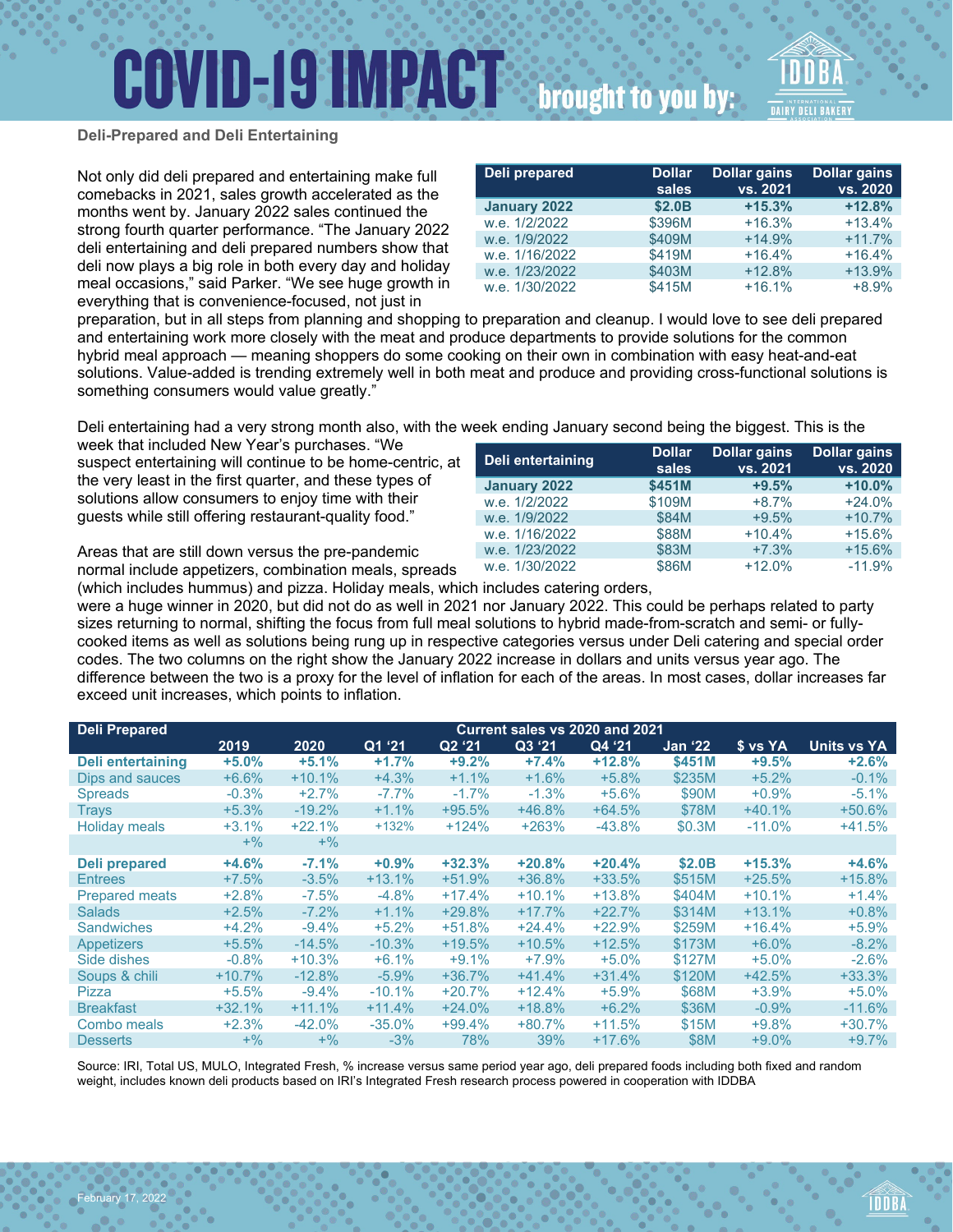## **COVID-19 IMPACT**

## brought to you by:

#### **Bakery**

The first month of 2022 is bringing joint success for the aisle and fresh bakery with year-on-year gains for both dollars and volume. While prices increased 9.2% versus 2021 across all bakery items, demand remained robust.

| 2022 sales               | <b>Dollar</b><br>sales | S<br>vs. 2021 | $Lbs^*$<br>vs. 2021 | <b>Price per</b><br><b>Ibs vs. YA</b> |
|--------------------------|------------------------|---------------|---------------------|---------------------------------------|
| <b>Bakery department</b> | \$3.5B                 | $+10.2%$      | $+1.0%$             | $+9.2%$                               |
| Aisle bakery             | \$2.1B                 | $+11.2%$      | $+0.0%$             | $+11.2%$                              |
| <b>Fresh bakery</b>      | \$1.4B                 | $+8.9%$       | $+3.0%$             | $+5.7%$                               |

Each of the five January weeks increased in dollars but volume results were more mixed. The last three weeks of January were the strongest, which signals optimism going into February and Valentine's Day engagement.

Source: IRI, Total US, Integrated Fresh, MULO, % growth versus year ago. \*pounds where product provides, not equivalized against all non-UPC items i.e. bulk muffins, PLU donuts, custom cakes, etc.

| <b>Dollars</b><br>sales | \$ vs. 2021 | Lbs vs.<br>2021 |
|-------------------------|-------------|-----------------|
| \$3.5B                  | $+10.2%$    | $+1.0%$         |
| \$673M                  | $+6.8%$     | $-2.0%$         |
| \$688M                  | $+9.0%$     | $-0.1%$         |
| \$738M                  | $+13.4%$    | $+4.0%$         |
| \$705M                  | $+9.9%$     | $+1.0%$         |
| \$728M                  | $+11.9%$    | $+1.9%$         |
|                         |             |                 |

#### **Center Store Bakery**

Baked goods items found in the "aisle" or center-store area adjacent, increased 10.9% in January 2022 hand-in-hand with a 0.5% increase in pounds. Croissants recorded the highest year-on-year growth in January, but is the smallest seller.

| Center store baked goods       |           | Current sales vs 2020 and 2021 |          |                    |          |          |                |               |                 |
|--------------------------------|-----------|--------------------------------|----------|--------------------|----------|----------|----------------|---------------|-----------------|
|                                | 2019      | 2020                           | Q1 '21   | Q <sub>2</sub> '21 | Q3 '21   | Q4 '21   | <b>Jan '22</b> | \$vs.<br>2021 | Lbs vs.<br>2021 |
| <b>Breads</b>                  | $-0.2%$   | $+10.1%$                       | $-3.5%$  | $-8.9%$            | $+0.0%$  | $+2.4%$  | \$950M         | $+10.9%$      | $+0.5%$         |
| Buns & rolls                   | $+1.8%$   | $+16.8%$                       | $+3.9%$  | $-5.8%$            | $-0.4%$  | $+3.8%$  | \$380M         | $+7.9%$       | $-2.5%$         |
| <b>Bagels/bialys</b>           | $+4.4%$   | $+22.7%$                       | $+13.8%$ | $-4.8%$            | $+5.1%$  | $+7.0%$  | \$138M         | $+13.1%$      | $+5.6%$         |
| <b>Snack cakes</b>             | $+2.6%$   | $+8.5%$                        | $+1.9%$  | $-1.2%$            | $+7.4%$  | $+9.9%$  | \$122M         | $+7.5%$       | $-3.0%$         |
| <b>Donuts</b>                  | $+0.2%$   | $+13.5%$                       | $+4.6%$  | $-2.8%$            | $-0.4%$  | $+9.2%$  | \$120M         | $+17.5%$      | $+6.2%$         |
| <b>English muffins</b>         | $-2.1%$   | $+14.8%$                       | $+5.0\%$ | $-13.2%$           | $-1.4%$  | $+0.1%$  | \$86M          | $+4.8%$       | $-2.9%$         |
| <b>Muffins</b>                 | $-12.5%$  | $+13.2%$                       | $+10.5%$ | $+22.0%$           | $+15.9%$ | $+26.2%$ | \$83M          | $+20.4%$      | $+6.4%$         |
| Cookies                        | $+3.1%$   | $+7.9%$                        | $-9.3%$  | $-5.4%$            | $+4.3%$  | $+2.7%$  | \$69M          | $+23.9%$      | $+6.2%$         |
| Pastry/Danish/<br>coffee cakes | $+3.3%$   | $+5.8%$                        | $+1.9%$  | $+4.1%$            | $+10.8%$ | $+11.0%$ | \$56M          | $+14.4%$      | $+1.9%$         |
| Brownies/bars                  | $-1.1%$   | $+9.7%$                        | $+2.7%$  | $+7.4%$            | $+19.2%$ | $+6.1%$  | \$45M          | $+10.6%$      | $-4.3%$         |
| Cakes                          | $+0.3%$   | $+11.1%$                       | $+3.6%$  | $+0.7%$            | $+13.8%$ | $+12.0%$ | \$40M          | $+27.6%$      | $+14.3%$        |
| <b>Wraps/flatbreads</b>        | $-1.2\%$  | $+13.5%$                       | $+3.7%$  | $+6.1%$            | $-3.6%$  | $+1.1%$  | \$23M          | $-1.7\%$      | $-7.3%$         |
| <b>Pies</b>                    | $-2.5%$   | $+15.0%$                       | $-1.2%$  | $+0.1%$            | $-1.3%$  | $-0.3%$  | \$23M          | $-4.4\%$      | $-11.3%$        |
| <b>Croissants</b>              | $-19.9\%$ | $+13.1%$                       | $+15.9%$ | $+34.4%$           | $+25.1%$ | $+15.0%$ | \$10M          | $+31.8%$      | $+25.3%$        |

Source: IRI, Total US Integrated Fresh, MULO

February 17, 2022

#### **Perimeter Bakery (including both fixed and random weight)**

Perimeter bakery had a strong 2021 and completed a full comeback from the early pandemic sales losses. January 2022 continued to see great engagement with the perimeter bakery. With the one exception of brownies, all areas showed year-on-year dollar gains and most also gained in volume. "Special occasion and holiday celebrations are starting to change more and more," said Parker. "More people are celebrating birthdays and other special occasions again and group sizes are growing. We have to keep a keen eye on group sizes in particular. Early in the pandemic, many retailers discontinued sheet cakes and 24-count cupcake packages in exchange for going smaller. As celebrations are normalizing, returning to pre-pandemic pack sizes may be needed to avoid sales losses. We are seeing the same in party trays and platters in deli as well as produce."

| <b>Perimeter bakery</b> | Current sales vs 2020 and 2021 |          |         |           |           |          |         |          |                      |
|-------------------------|--------------------------------|----------|---------|-----------|-----------|----------|---------|----------|----------------------|
|                         | 2019                           | 2020     | Q1 '21  | Q2 '21    | Q3 '21    | Q4 '21   | Jan '22 | S vs YA  | Lbs* vs<br><b>YA</b> |
| Cakes                   | $+2.5%$                        | $-27%$   | $+7.1%$ | $+23.7\%$ | $+13.8%$  | $+15.8%$ | \$414M  | $+8.1%$  | $+2.1\%$             |
| Cookies                 | $+6.0\%$                       | $-2.7\%$ | $+2.4%$ | $+21.8%$  | $+15.7\%$ | $+19.4%$ | \$184M  | $+11.9%$ | $+2.4%$              |